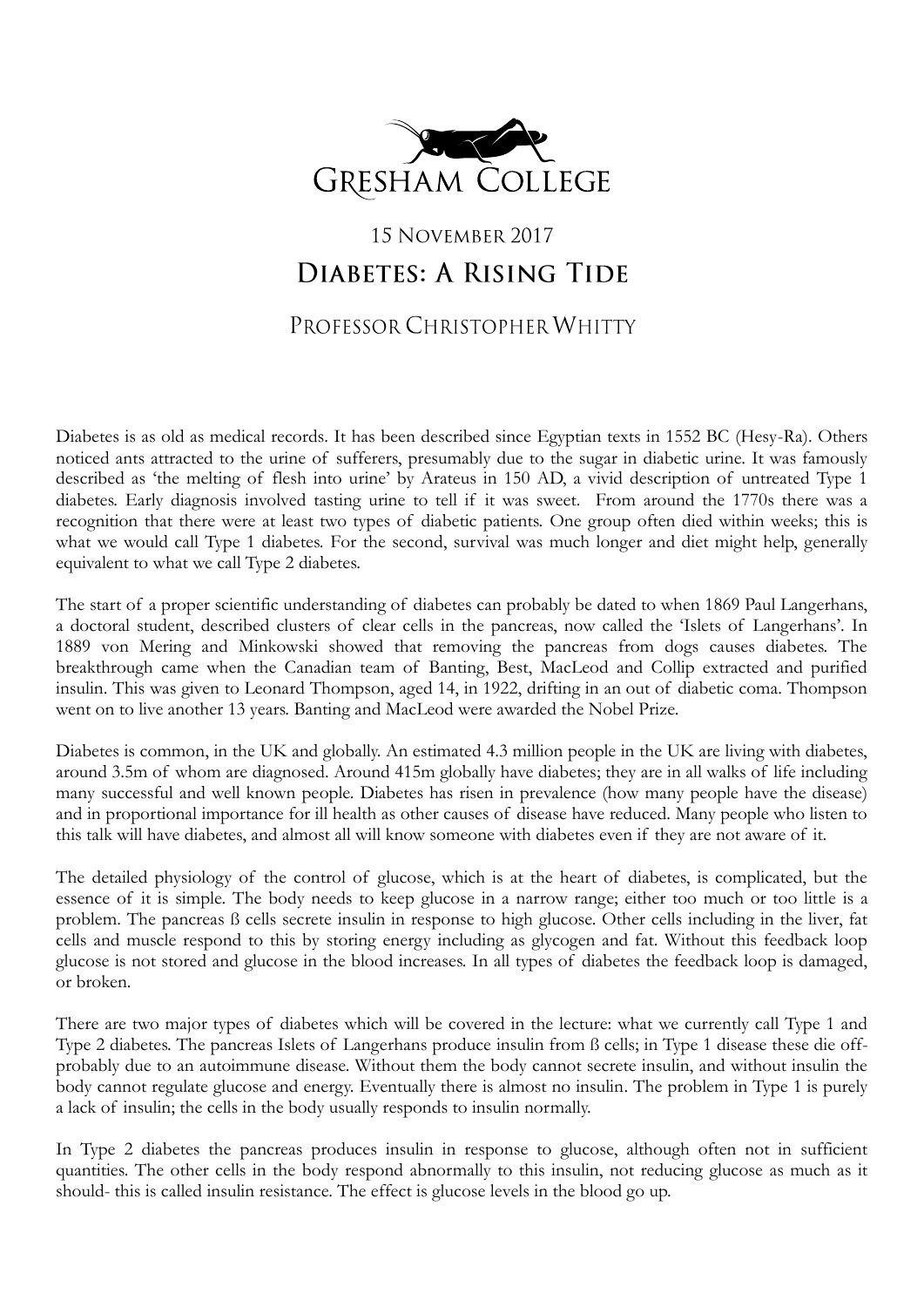

The age structure of Type 1 and Type 2 diabetes is also very different. Type 1 can come on at any point, but tends to present in late childhood through to early adulthood and is then lifelong. Type 2 tends to present in middle age or later and in some cases can reverse if people lose weight.

Along with these two major types of diabetes, a third, reversible form of diabetes is gestational diabetes, which occurs in women in around  $5\%$  of pregnancies, usually in the  $2<sup>nd</sup>$  or  $3<sup>rd</sup>$  trimesters and usually resolves after the child is born. There is however around a 7x increased risk of subsequently developing Type 2 diabetes, higher in those who are overweight. Diabetes is a serious challenge in pregnancy, with risks for the mother and the child, and in addition to gestational diabetes the number of women with prior diabetes (pre-gestational) is rising in pregnancy.

The cause of diabetes is an interaction of genetic factors and environment. There is a clear genetic component to Type 1 diabetes, although it is not 'inherited' in the way most people understand that. It is possible to look at Type 1 diabetes two ways: 85% have no first degree relatives affected, but the risk is about 15x higher if you do. People often worry about passing on diabetes, but there is only a 2-3% risk if someone's mother has diabetes and 6-9% risk with a Type 1 diabetic father, but 30% if both have Type 1 diabetes (still less than half). There is however a 30-70% for identical twins which provides evidence to support the strong genetic component.

Type 2 clusters loosely in families, but it is a complex relationship and the genetic basis is weak and poorly understood. It is 2-6x more likely if a family member has it, but as much of the risk of Type 2 diabetes is related to obesity which has both cultural and genetic components this is hard to disentangle. People living together tend to behave (and eat) more similarly than those who do not.

As striking as the genes from families is the impact of ethnic heritage on Type 2 diabetes. Childhood Type 2 diabetes is rare, but children of south Asian origin are around 8.9x more likely to have Type 2 diabetes than their White counterparts, children of African heritage were 5.8 times more likely. People of South Asian and African heritage are 2-4x more likely to develop Type 2 diabetes than White Europeans. Middle East heritage people are also high risk.

The major risk for developing Type 2 diabetes however is weight. 80-85% of Type 2 diabetes is accounted for by people being overweight or obese. This increases with deprivation (compared to Type 1 which does not). The relationship is causal: where people with Type 2 diabetes lose weight diabetes may go away. It is well known that the rates of obesity and being overweight in the UK are high, and have been rising; for this reason it is unsurprising that the rates of Type 2 diabetes, which now makes up 90% of diabetes, has risen.

There is no doubt that the prevalence of diabetes in the UK has risen over the last 4 decades and is still rising, but the situation is not quite as clear-cut as at first it appears. There are three possible drivers of this increase: rising rates of obesity and overweight people; changes in diagnosis and medical practice meaning it is more likely to be recorded; better survival. There is reasonable evidence all three have contributed over the last 4 decades, but in the last decade obesity and overweight increases have slowed, and if anything the number of new cases of diabetes (incidence) is falling. The survival of people with diabetes has however, significantly improved, and currently the rise in the number of people with diabetes is probably in large part explained by the fact they are living longer. Annual mortality rates are falling for Type 2 diabetes. Taking a recent major study: prevalence (people living with diabetes) rose from 3.2% to 5.3% from 2004-2014 but incidence (new cases) dropped from around 44/10,000 PYR in 2004, to 37 in 2014. Mortality rates fell from 319/10,000 per person year at risk to 216 over the same period (Zghebi et al 2017).

Before considering treatments, it is worth pausing on the symptoms of diabetes if untreated, both because they show what treatment can achieve, and because they are the warning signs to watch out for. For all types of diabetes the initial symptoms are going to pass urine frequently associated with thirst; tiredness; unplanned weight loss; skin infections, thrush and delayed wound healing. In the case of Type 1 diabetes this can (and without treatment will) progress to diabetic ketoacidosis: the blood glucose goes very high, ketones build up and the blood becomes acidic. Eventually patients lapse into coma, and if untreated die. There is a less common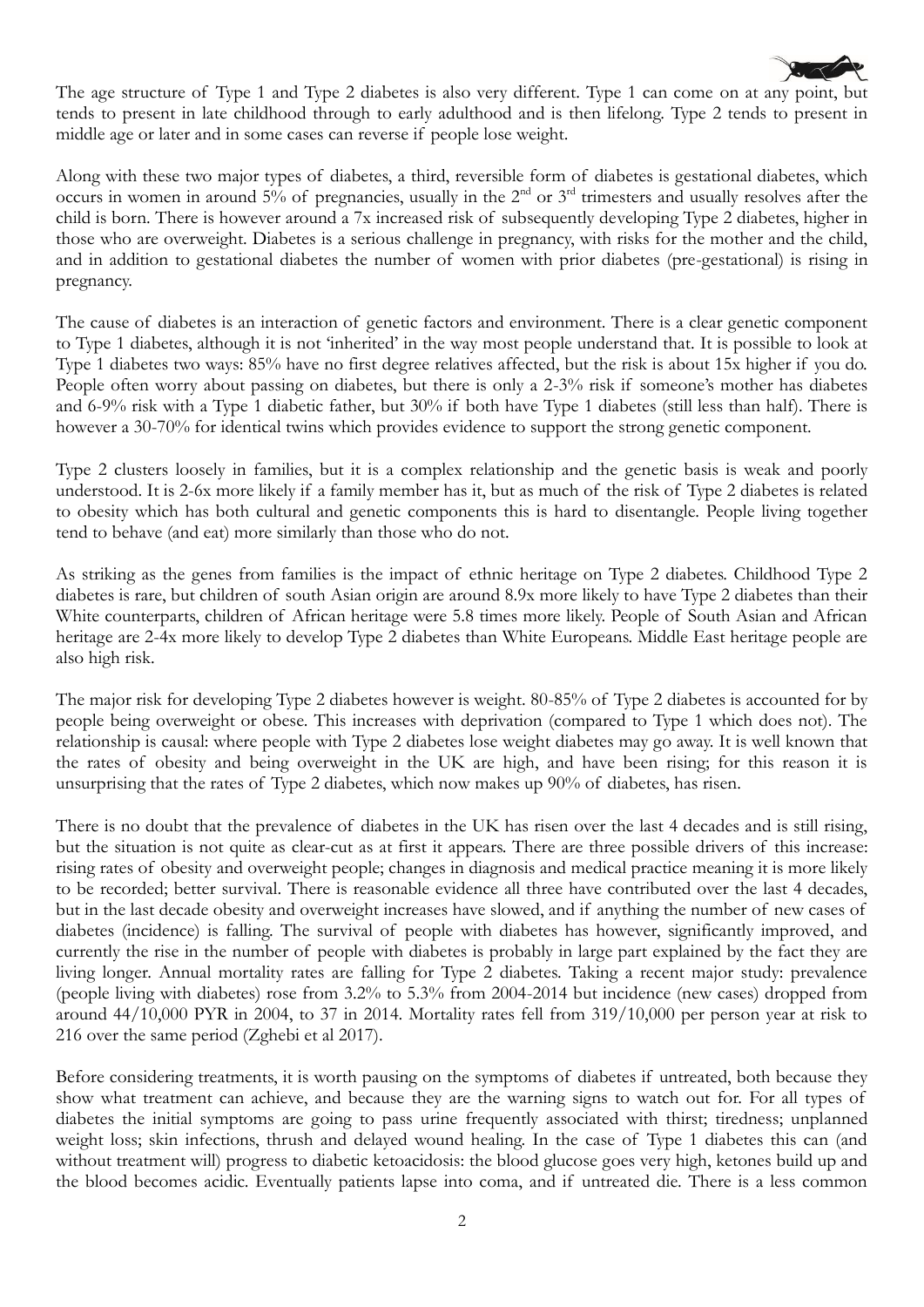complication of Type 2 diabetes called hyperosmolar hyperglycaemic state (HHS or HHNS) in which diabetics with either Type 2 or Type 1 have life-threateningly high glucose without ketones. Usually illness or infection triggers it. Both are medical emergencies, and one aim of treatment is to prevent them.

The main long-term aim of treatment of diabetes is to return blood glucose and the body's handling of glucose as close to normal for as possible for as long as possible. The mainstay of treatment of Type 1 diabetes, and to a much lesser extent Type 2, is insulin. Initial insulin was all short acting so needed repeated injections; the key to making a normal life possible was developing long-acting as well as short-acting insulin. Insulin can be given by injection, pen or pump. The ideal, not yet reached, is to have the artificial insulin mimic exactly what the body would have done if the pancreas was still behaving normally. Combining long-acting and short-acting insulin provides a rough approximation, but not a perfect match. Those on insulin need to be aware of hypoglycaemia, a significant risk of accidental overdose.

In Type 2 diabetes, where some insulin is still being produced, initial treatment is with diet, and if that does not provide control with oral drugs. Drugs can work through multiple pathways; these include stimulate insulin production from the pancreas directly (e.g. sulfonylureas, repaglinide); decrease liver glucose production (e.g. metformin); inhibit breakdown of gut enzymes GLP-1 and GIP which reduce glucose and stimulate the pancreas (e.g. DPP-4i). The routes by which these drugs were discovered were various. Metformin, the first line treatment is descended from French lilac used in traditional western medicine. Sulfonylureas were discovered accidentally from testing antibiotics against typhoid. DPP4-I drugs work via gut hormones and were discovered via more conventional science.

For both Type 1 and Type 2 diabetes, without very good glucose control there are several risks. These include: heart disease and heart attacks; stroke; eye disease and blindness; skin infections, peripheral vascular disease and nerve damage leading to ulcers and limb loss; kidney disease and renal failure; serious infections. There have been major advances in both the prevention and treatment of all these complications.

Diabetic eye disease takes many forms, but all have the potential if unchecked to lead to reduced vision and blindness. Three areas have led to improvement. The first is in prevention; there is good evidence that tight glucose control reduces the risks of eye problems, although it has to be balanced with the risk of hypoglycaemia (low blood sugar) if control is too aggressive. For those who develop problems, the mainstay of treatment has been laser treatment which has steadily improved, but new advances, especially the anti-VEGF drugs injected into the eye have led to better outcomes.

Foot disease in diabetes sounds trivial, but is not. It is caused by a combination of the tendency for people with diabetes to have vascular damage leading to poor blood supply, to have nerve damage reducing feeling and to have infections. Around 60,000 people with diabetes have foot ulcers at any time. It is a bad prognostic sign for their overall health. It costs the NHS and social care around  $f$ 1Bn a year. It leads to around 7000 amputations a year in UK. Only half of the patients who have amputations survive more than 2 years. Again a combination of prevention and treatment can reduce the problem. Tight glucose control again reduces the incidence, and good foot care reduces it further. Early intervention with infections and on some cases vascular surgery can stave off amputations; there is still an unacceptably large variation in amputation in the UK.

Cardiovascular disease is one of the major causes of mortality in diabetes, and here the key is not tight glucose control, but strong intervention in all the risk factors for heart disease and stroke. Tight glucose control here is much less important. Reducing high blood pressure, cholesterol, stopping smoking, exercise and using a variety of drugs which protect the heart are more important in people with diabetes than those of the same age without diabetes. The impact of the cumulative effect of all these interventions is substantial and the outlook for those with diabetes in terms of cardiovascular health is much better than it was two decades ago.

One of the most common, and reasonable questions about diabetes is whether it can be cured or prevented. In the case of Type 1 diabetes, at the current state of scientific knowledge the answer is neither, although there are theoretical reasons for thinking both prevention and cure are realistic. For Type 2 diabetes some cases can be